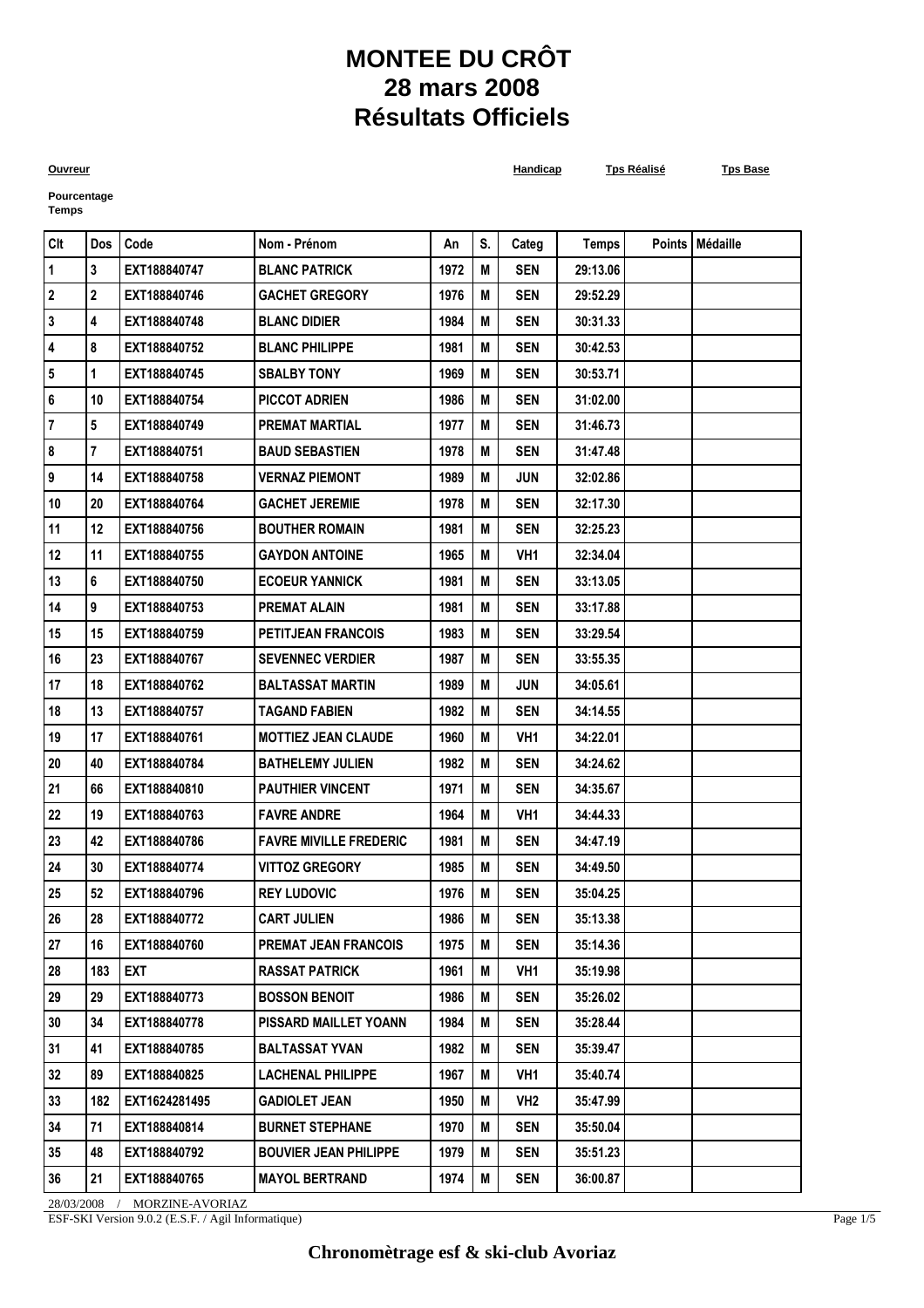| <b>CIt</b> | <b>Dos</b> | Code            | Nom - Prénom                 | An   | S. | Categ           | Temps    | Points   Médaille |
|------------|------------|-----------------|------------------------------|------|----|-----------------|----------|-------------------|
| 37         | 97         | EXT188840833    | <b>RULLAND GILLES</b>        | 1966 | M  | VH1             | 36:23.03 |                   |
| 38         | 53         | EXT188840797    | <b>PEILLEX FREDERIC</b>      | 1976 | Μ  | <b>SEN</b>      | 36:28.50 |                   |
| 39         | 179        | EXT188840936    | <b>CHEVALLAY GILLES</b>      | 1962 | M  | VH <sub>1</sub> | 36:38.39 |                   |
| 40         | 69         | EXT188840812    | <b>FAVRE JEAN PAUL</b>       | 1970 | Μ  | <b>SEN</b>      | 36:39.85 |                   |
| 41         | 92         | EXT188840828    | <b>GAYDON ALEX</b>           | 1967 | M  | VH <sub>1</sub> | 36:44.02 |                   |
| 42         | 35         | EXT188840779    | <b>SACHE FLORIAN</b>         | 1983 | Μ  | <b>SEN</b>      | 36:44.77 |                   |
| 43         | 106        | EXT188840842    | <b>PERREARD XAVIER</b>       | 1965 | M  | VH1             | 36:46.27 |                   |
| 44         | 36         | EXT188840780    | <b>DUCRET SYLVAIN</b>        | 1983 | M  | <b>SEN</b>      | 36:55.37 |                   |
| 45         | 118        | EXT188840854    | <b>DOULAT CHRISTOPHE</b>     | 1963 | M  | VH1             | 37:01.20 |                   |
| 46         | 117        | EXT188840853    | <b>TAVERNIER CLAUDE</b>      | 1963 | M  | VH <sub>1</sub> | 37:39.84 |                   |
| 47         | 45         | EXT188840789    | <b>TRESIDDER ESMOND</b>      | 1979 | M  | <b>SEN</b>      | 38:01.81 |                   |
| 48         | 114        | EXT188840850    | <b>BORCARD IVAN</b>          | 1964 | M  | VH1             | 38:04.05 |                   |
| 49         | 60         | EXT188840804    | <b>MICHEL MANUEL</b>         | 1974 | Μ  | <b>SEN</b>      | 38:04.68 |                   |
| 50         | 108        | EXT188840844    | <b>BUET NICOLAS</b>          | 1965 | M  | VH1             | 38:17.71 |                   |
| 51         | 96         | EXT188840832    | <b>SERAMOUR REMY</b>         | 1966 | M  | VH <sub>1</sub> | 38:38.73 |                   |
| 52         | 81         | EXT188840818    | <b>MOTTIEZ GUILLAUME</b>     | 1988 | Μ  | JUN             | 38:42.49 |                   |
| 53         | 39         | EXT188840783    | <b>BAUD MARTIAL</b>          | 1982 | M  | <b>SEN</b>      | 38:43.44 |                   |
| 54         | 86         | EXT188840822    | <b>RICHARD FRANCK</b>        | 1967 | M  | VH <sub>1</sub> | 38:45.21 |                   |
| 55         | 99         | EXT188840835    | <b>MARCELLIN CHRISTOPHE</b>  | 1966 | M  | VH <sub>1</sub> | 38:47.38 |                   |
| 56         | 100        | EXT188840836    | LAPERROUSAZ LAURENT          | 1966 | M  | VH1             | 39:00.03 |                   |
| 57         | 22         | EXT188840766    | <b>JULLAGUET CATHERINE</b>   | 1962 | F  | <b>VF</b>       | 39:05.31 |                   |
| 58         | 151        | EXT188840881    | <b>PREMAT YVES</b>           | 1952 | Μ  | VH <sub>2</sub> | 39:16.44 |                   |
| 59         | 104        | EXT188840840    | <b>BERTOLINI RICHARD</b>     | 1966 | M  | VH1             | 39:21.19 |                   |
| 60         | 72         | EXT188840815    | <b>GARREAU STEPHANE</b>      | 1969 | M  | <b>SEN</b>      | 39:25.43 |                   |
| 61         | 43         | EXT188840787    | <b>BOUCHER ALEXANDRE</b>     | 1981 | Μ  | <b>SEN</b>      | 39:27.71 |                   |
| 62         | 55         | EXT188840799    | <b>BLANC DEPOTEX RAPHAEL</b> | 1976 | M  | <b>SEN</b>      | 39:42.59 |                   |
| 63         | 134        | EXT188840864    | <b>GIRAUD BERNARD</b>        | 1958 | M  | VH <sub>2</sub> | 39:46.80 |                   |
| 64         | 111        | EXT188840847    | <b>PORRET ALAIN</b>          | 1964 | M  | VH1             | 39:48.21 |                   |
| 65         | 27         | EXT188840771    | <b>GAYDON THIBAULT</b>       | 1986 | M  | <b>SEN</b>      | 39:49.30 |                   |
| 66         | 49         | EXT188840793    | <b>BOSSON JEAN LOUIS</b>     | 1979 | Μ  | <b>SEN</b>      | 39:52.63 |                   |
| 67         | 116        | EXT188840852    | <b>ACHAT REMI</b>            | 1964 | Μ  | VH1             | 39:53.72 |                   |
| 68         | 44         | EXT188840788    | <b>GRENAT RAPHAEL</b>        | 1980 | Μ  | <b>SEN</b>      | 40:31.12 |                   |
| 69         | 90         | EXT188840826    | <b>JULLAGUET DANIEL</b>      | 1967 | M  | VH1             | 40:31.28 |                   |
| 70         | 59         | EXT188840803    | <b>CARNIATO LORENZO</b>      | 1975 | M  | SEN             | 40:40.03 |                   |
| 71         | 61         | EXT188840805    | <b>MICHAUD OLIVIER</b>       | 1973 | Μ  | <b>SEN</b>      | 40:43.32 |                   |
| 72         | 94         | EXT188840830    | <b>DUCRETTET BERNARD</b>     | 1967 | Μ  | VH1             | 40:44.99 |                   |
| 73         | 64         | EXT188840808    | <b>TETAZ JOEL</b>            | 1972 | M  | <b>SEN</b>      | 40:49.53 |                   |
| 74         | 63         | EXT188840807    | <b>FOLLIET STEPHANE</b>      | 1973 | M  | <b>SEN</b>      | 41:06.61 |                   |
| 75         | 50         | EXT188840794    | <b>MASSON GAETAN</b>         | 1978 | Μ  | SEN             | 41:08.37 |                   |
| 76         | 121        | EXT188840857    | <b>DAVIET SERGE</b>          | 1961 | M  | VH1             | 41:09.35 |                   |
| 77         | 80         | EXT188840817    | <b>BAUD ROMAIN</b>           | 1989 | Μ  | <b>JUN</b>      | 41:12.65 |                   |
| 78         | 139        | EXT188840869    | PERRET JEANNERET DANIEL      | 1956 | Μ  | VH <sub>2</sub> | 41:34.25 |                   |
| 79         | 136        | EXT188840866    | <b>MONTEGANI CLAUDE</b>      | 1957 | M  | VH <sub>2</sub> | 41:35.40 |                   |
| 28/03/2008 |            | MORZINE-AVORIAZ |                              |      |    |                 |          |                   |

ESF-SKI Version 9.0.2 (E.S.F. / Agil Informatique)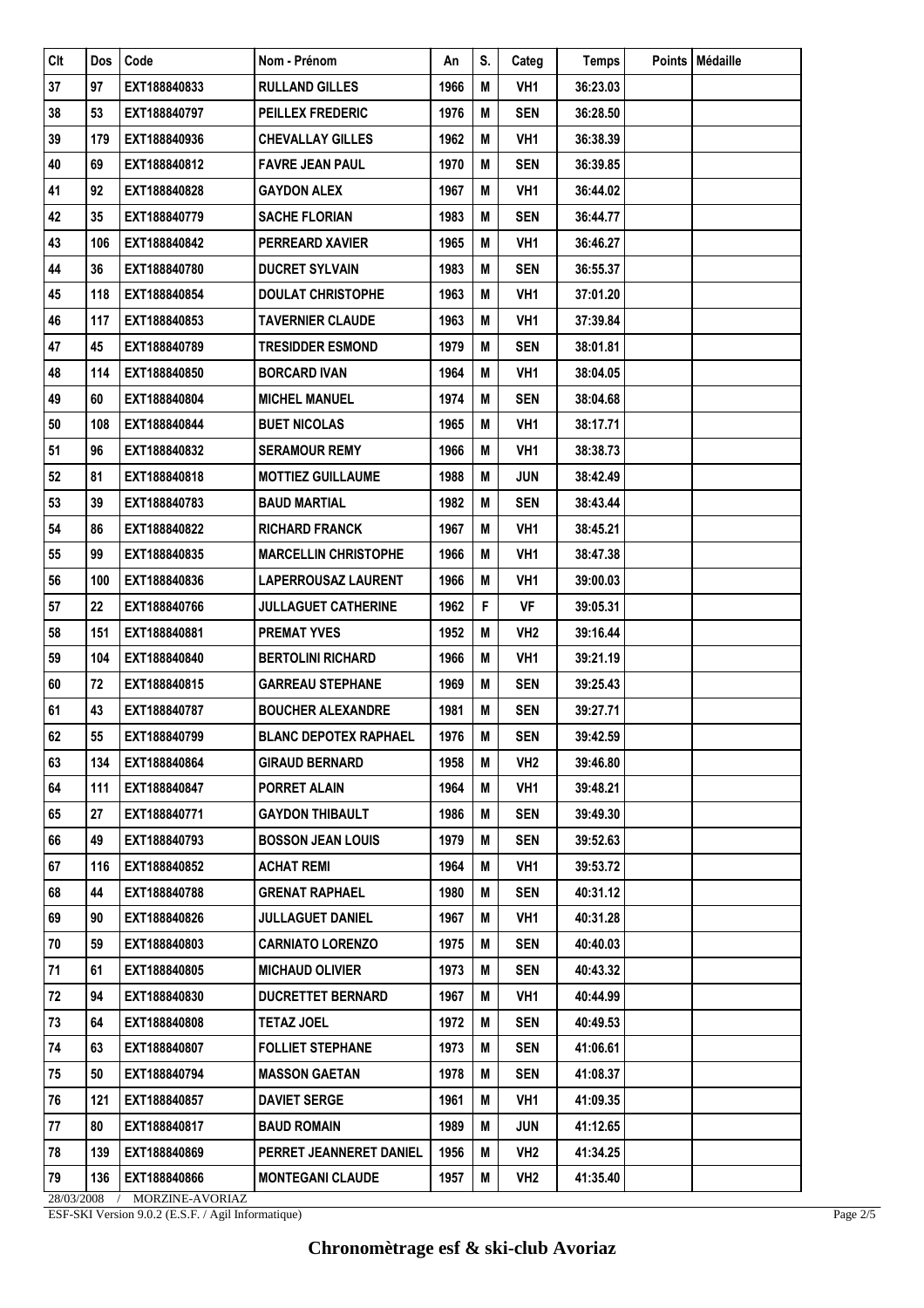| Clt        | <b>Dos</b> | Code            | Nom - Prénom                  | An   | S. | Categ           | <b>Temps</b> | Points   Médaille |
|------------|------------|-----------------|-------------------------------|------|----|-----------------|--------------|-------------------|
| 80         | 130        | EXT188840913    | <b>FILLON VERONIQUE</b>       | 1965 | F  | VF              | 41:40.97     |                   |
| 81         | 47         | EXT188840791    | <b>BRUNET ERIC</b>            | 1979 | M  | <b>SEN</b>      | 41:44.18     |                   |
| 82         | 78         | EXT188840917    | <b>BORDET SANDRINE</b>        | 1970 | F  | <b>SEN</b>      | 41:48.74     |                   |
| 83         | 98         | EXT188840834    | <b>PREMAT JEROME</b>          | 1966 | M  | VH <sub>1</sub> | 42:03.28     |                   |
| 84         | 152        | EXT188840882    | <b>MORAND GERARD</b>          | 1952 | Μ  | VH <sub>2</sub> | 42:13.12     |                   |
| 85         | 107        | EXT188840843    | <b>MARULLAZ SERGE</b>         | 1965 | M  | VH1             | 42:27.05     |                   |
| 86         | 51         | EXT188840795    | <b>COURRIER FABIEN</b>        | 1978 | M  | <b>SEN</b>      | 42:27.47     |                   |
| 87         | 143        | EXT188840873    | <b>PREMAT GUY</b>             | 1955 | Μ  | VH <sub>2</sub> | 42:37.23     |                   |
| 88         | 76         | EXT188840919    | <b>GAYDON SYLVIE</b>          | 1972 | F  | <b>SEN</b>      | 42:52.37     |                   |
| 89         | 95         | EXT188840831    | <b>BOUVET LIONEL</b>          | 1967 | Μ  | VH1             | 43:02.45     |                   |
| 90         | 62         | EXT188840806    | <b>GAILLARD FABRICE</b>       | 1973 | Μ  | <b>SEN</b>      | 43:14.50     |                   |
| 91         | 125        | EXT188840861    | <b>CART BRUNO</b>             | 1960 | M  | VH <sub>1</sub> | 43:16.65     |                   |
| 92         | 160        | EXT188840909    | <b>BARDY AGNES</b>            | 1958 | F  | VF              | 43:28.63     |                   |
| 93         | 115        | EXT188840851    | <b>AUGRAS CLAUDE</b>          | 1964 | M  | VH1             | 43:34.84     |                   |
| 94         | 137        | EXT188840867    | <b>BRON CAMILLE</b>           | 1957 | Μ  | VH <sub>2</sub> | 43:35.20     |                   |
| 95         | 147        | EXT188840877    | <b>BENEDETTI JEAN PIERRE</b>  | 1954 | М  | VH2             | 43:38.54     |                   |
| 96         | 65         | EXT188840809    | <b>VULLIEZ ALAIN</b>          | 1971 | M  | <b>SEN</b>      | 43:41.71     |                   |
| 97         | 37         | EXT188840781    | <b>BAUD JEAN CHARLES</b>      | 1983 | Μ  | <b>SEN</b>      | 43:41.84     |                   |
| 98         | 46         | EXT188840790    | <b>RICHARD FABRICE</b>        | 1979 | Μ  | <b>SEN</b>      | 43:54.79     |                   |
| 99         | 113        | EXT188840849    | <b>DUCHATEL CHRISTOPHE</b>    | 1964 | Μ  | VH1             | 43:57.57     |                   |
| 100        | 140        | EXT188840870    | <b>MUFFAT FRANCOIS</b>        | 1956 | M  | VH <sub>2</sub> | 43:58.81     |                   |
| 101        | 79         | EXT188840816    | <b>DUCHATEL BENOIT</b>        | 1989 | M  | JUN             | 43:59.81     |                   |
| 102        | 168        | EXT188840896    | <b>FAVRE VICTOIRE MAURICE</b> | 1941 | M  | VH <sub>3</sub> | 44:01.18     |                   |
| 103        | 85         | EXT188840821    | <b>LAUNAY STEPHANE</b>        | 1968 | Μ  | VH1             | 44:19.49     |                   |
| 104        | 123        | EXT188840859    | <b>PERRET BERNARD</b>         | 1960 | M  | VH1             | 44:22.07     |                   |
| 105        | 135        | EXT188840865    | <b>DUFOUR JEAN PIERRE</b>     | 1958 | M  | VH <sub>2</sub> | 44:29.76     |                   |
| 106        | 126        | EXT188840862    | <b>BAUD JEAN DOMINIQUE</b>    | 1960 | M  | VH1             | 44:32.27     |                   |
| 107        | 180        | EXT188840901    | <b>GOLLIET SIMON</b>          | 1954 | Μ  | VH <sub>2</sub> | 44:41.92     |                   |
| 108        | 138        | EXT188840868    | <b>PLACE CHRISTIAN</b>        | 1956 | Μ  | VH <sub>2</sub> | 44:44.08     |                   |
| 109        | 54         | EXT188840798    | <b>LEGAUT TANGUY</b>          | 1976 | М  | <b>SEN</b>      | 44:47.00     |                   |
| 110        | 162        | EXT188840890    | <b>BRON JEAN CLAUDE</b>       | 1947 | М  | VH <sub>3</sub> | 44:51.70     |                   |
| 111        | 122        | EXT188840858    | <b>SALOUM THIERRY</b>         | 1960 | Μ  | VH1             | 44:52.41     |                   |
| 112        | 75         | EXT188840920    | <b>PREMAT MARIE JEANNE</b>    | 1978 | F  | <b>SEN</b>      | 44:56.99     |                   |
| 113        | 157        | EXT188840887    | <b>MICHAUD JEAN LOUIS</b>     | 1949 | Μ  | VH <sub>2</sub> | 44:58.18     |                   |
| 114        | 120        | EXT188840856    | <b>MARTIN ERIC</b>            | 1961 | M  | VH1             | 45:08.71     |                   |
| 115        | 141        | EXT188840871    | <b>GRENAT GILLES</b>          | 1956 | Μ  | VH <sub>2</sub> | 45:09.21     |                   |
| 116        | 70         | EXT188840813    | <b>EKUOY REMI</b>             | 1970 | М  | <b>SEN</b>      | 45:29.19     |                   |
| 117        | 158        | EXT188840888    | <b>COTTET PUINEL JEAN</b>     | 1949 | Μ  | VH <sub>2</sub> | 45:33.60     |                   |
| 118        | 101        | EXT188840837    | <b>LANVERS SERGE</b>          | 1966 | Μ  | VH1             | 45:58.15     |                   |
| 119        | 156        | EXT188840886    | <b>BAUD FRANCIS</b>           | 1950 | M  | VH <sub>2</sub> | 46:21.55     |                   |
| 120        | 109        | EXT188840845    | <b>BERGER MARCEL</b>          | 1965 | M  | VH1             | 46:22.57     |                   |
| 121        | 132        | EXT188840911    | <b>MONTEGANI LAURENCE</b>     | 1961 | F  | VF              | 46:23.61     |                   |
| 122        | 163        | EXT188840891    | <b>TAVERNIER MAURICE</b>      | 1945 | Μ  | VH3             | 46:30.48     |                   |
| 28/03/2008 |            | MORZINE-AVORIAZ |                               |      |    |                 |              |                   |

ESF-SKI Version 9.0.2 (E.S.F. / Agil Informatique)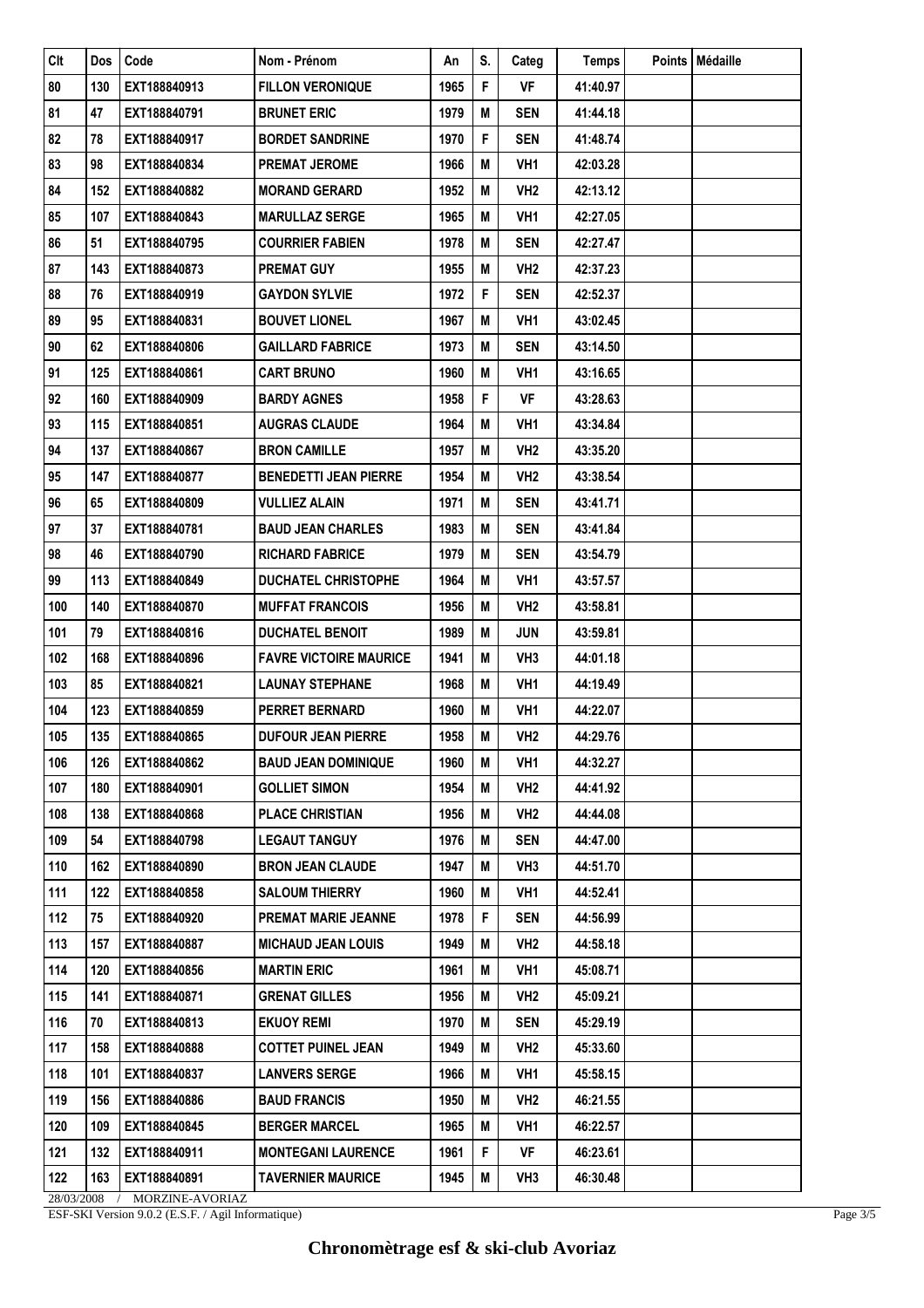| Clt        | Dos | Code            | Nom - Prénom                 | An   | S. | Categ           | <b>Temps</b> | Points   Médaille |
|------------|-----|-----------------|------------------------------|------|----|-----------------|--------------|-------------------|
| 123        | 91  | EXT188840827    | <b>GUEBEY MICHEL</b>         | 1967 | M  | VH <sub>1</sub> | 46:38.71     |                   |
| 124        | 87  | EXT188840823    | <b>MAISTRE PIERRE</b>        | 1967 | M  | VH1             | 46:57.92     |                   |
| 125        | 153 | EXT188840883    | <b>HUBER JOACHIM</b>         | 1952 | M  | VH <sub>2</sub> | 47:13.75     |                   |
| 126        | 133 | EXT188840910    | <b>BASTARD SYLVIE</b>        | 1959 | F  | VF              | 47:18.93     |                   |
| 127        | 154 | EXT188840884    | <b>BRON HUBERT</b>           | 1950 | M  | VH <sub>2</sub> | 47:22.74     |                   |
| 128        | 88  | EXT188840824    | <b>LANVERS ERIC</b>          | 1967 | Μ  | VH1             | 47:26.48     |                   |
| 129        | 129 | EXT188840914    | <b>DIEST CAROLE</b>          | 1966 | F  | VF              | 47:37.69     |                   |
| 130        | 93  | EXT188840829    | <b>FEUQUIERES BENOIT</b>     | 1967 | M  | VH1             | 47:54.20     |                   |
| 131        | 77  | EXT188840918    | <b>GARREAU BRIGITTE</b>      | 1970 | F  | <b>SEN</b>      | 48:08.71     |                   |
| 132        | 67  | EXT188840811    | <b>GROMAIRE STEPHANE</b>     | 1971 | M  | <b>SEN</b>      | 48:28.94     |                   |
| 133        | 26  | EXT188840770    | <b>BAUD PERRIN PIERRE</b>    | 1987 | M  | SEN             | 48:36.56     |                   |
| 134        | 166 | EXT188840894    | <b>BOUVIER MICHEL</b>        | 1943 | M  | VH <sub>3</sub> | 48:53.07     |                   |
| 135        | 167 | EXT188840895    | <b>PERILLAT RAYMOND</b>      | 1941 | M  | VH <sub>3</sub> | 48:53.41     |                   |
| 136        | 33  | EXT188840777    | <b>FAVRE MIVILLE MICHAEL</b> | 1984 | M  | <b>SEN</b>      | 49:06.71     |                   |
| 137        | 73  | EXT188840922    | <b>CALLEIA AUDE</b>          | 1979 | F  | <b>SEN</b>      | 49:18.92     |                   |
| 138        | 159 | EXT188840889    | <b>TABERLET MICHEL</b>       | 1947 | M  | VH <sub>3</sub> | 50:16.15     |                   |
| 139        | 38  | EXT188840782    | <b>VAUDAUX SEBASTIEN</b>     | 1982 | M  | SEN             | 50:18.09     |                   |
| 140        | 119 | EXT188840855    | <b>MUFFAT BRUNO</b>          | 1961 | M  | VH1             | 50:21.19     |                   |
| 141        | 112 | EXT188840848    | <b>HEBRARD PARTICK</b>       | 1964 | M  | VH <sub>1</sub> | 50:29.42     |                   |
| 142        | 127 | EXT188840863    | PETETIN JEAN LOUIS           | 1959 | M  | VH1             | 50:40.83     |                   |
| 143        | 124 | EXT188840860    | <b>FOULEX RICHARD</b>        | 1960 | M  | VH1             | 50:56.82     |                   |
| 144        | 155 | EXT188840885    | <b>BIRRAUX JOSEPH</b>        | 1950 | M  | VH <sub>2</sub> | 50:59.00     |                   |
| 145        | 24  | EXT188840768    | <b>GAYDON LUDOVIC</b>        | 1987 | M  | <b>SEN</b>      | 51:26.97     |                   |
| 146        | 82  | EXT188840916    | <b>GUIGONNAT CLOE</b>        | 1989 | F  | JUN             | 51:33.05     |                   |
| 147        | 25  | EXT188840769    | <b>BRAIZE ROMAIN</b>         | 1987 | M  | SEN             | 52:03.95     |                   |
| 148        | 169 | EXT188840897    | <b>CHEVALLAY BERNARD</b>     | 1938 | M  | VH <sub>3</sub> | 52:08.92     |                   |
| 149        | 102 | EXT188840838    | <b>DESSEMONTET OLIVIER</b>   | 1966 | М  | VH1             | 52:19.63     |                   |
| 150        | 103 | EXT188840839    | <b>CHARAT PIERRE</b>         | 1966 | М  | VH <sub>1</sub> | 52:56.81     |                   |
| 151        | 110 | EXT188840846    | <b>ANTONIAZ PIERRE</b>       | 1965 | M  | VH <sub>1</sub> | 53:09.51     |                   |
| 152        | 31  | EXT188840775    | <b>POUPPEVILLE ALEXIS</b>    | 1985 | Μ  | <b>SEN</b>      | 53:27.67     |                   |
| 153        | 146 | EXT188840876    | <b>MARCHAND YVES</b>         | 1954 | Μ  | VH <sub>2</sub> | 53:43.49     |                   |
| 154        | 56  | EXT188840800    | <b>ROZENTHAL MAURICE</b>     | 1975 | M  | SEN             | 53:53.03     |                   |
| 155        | 128 | EXT188840915    | <b>PORRET MARIE PIERRE</b>   | 1968 | F  | VF              | 54:52.78     |                   |
| 156        | 144 | EXT188840874    | <b>NEURAZ PAUL</b>           | 1954 | Μ  | VH <sub>2</sub> | 54:53.56     |                   |
| 157        | 165 | EXT188840893    | <b>BAUD PIERRE</b>           | 1944 | M  | VH <sub>3</sub> | 55:38.44     |                   |
| 158        | 58  | EXT188840802    | <b>GALLOT JEROME</b>         | 1975 | M  | <b>SEN</b>      | 55:44.62     |                   |
| 159        | 149 | EXT188840879    | <b>DEGUEURCE HUGUES</b>      | 1953 | Μ  | VH <sub>2</sub> | 56:46.21     |                   |
| 160        | 74  | EXT188840921    | <b>RICHARD SEVERINNE</b>     | 1978 | F  | <b>SEN</b>      | 56:47.55     |                   |
| 161        | 150 | EXT188840880    | <b>DECORZENT DANIEL</b>      | 1953 | M  | VH <sub>2</sub> | 56:55.36     |                   |
| 162        | 142 | EXT188840872    | <b>CRETTAZ CHRISTIAN</b>     | 1956 | M  | VH <sub>2</sub> | 57:45.39     |                   |
| 163        | 148 | EXT188840878    | <b>MUFFAT YVES</b>           | 1953 | Μ  | VH <sub>2</sub> | 58:08.24     |                   |
| 164        | 145 | EXT188840875    | <b>MUGNIER JEAN PIERRE</b>   | 1954 | М  | VH <sub>2</sub> | 59:13.20     |                   |
| 165        | 57  | EXT188840801    | <b>ROZENTHAL FRANCOIS</b>    | 1975 | Μ  | <b>SEN</b>      | 59:36.38     |                   |
| 28/03/2008 |     | MORZINE-AVORIAZ |                              |      |    |                 |              |                   |

ESF-SKI Version 9.0.2 (E.S.F. / Agil Informatique)